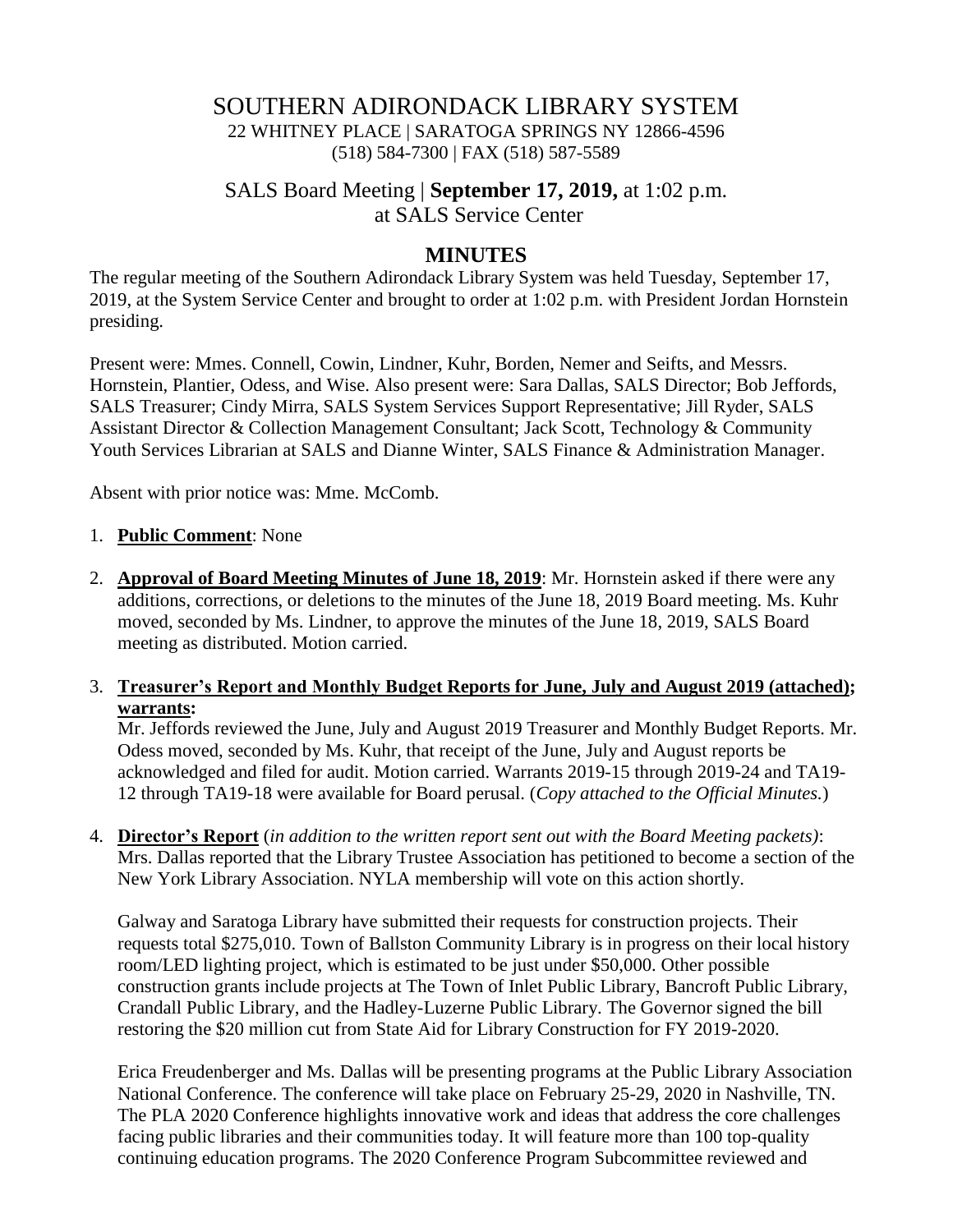*SALS Board Meeting Minutes, September 17, 2019………………………………………………..……..2* carefully deliberated over the 58 proposals received-a new record number of proposals for a PLA Conference. SALS trustees are encouraged to attend.

Mrs. Dallas requested proposals for facilitators in the SALS Long Range Plan of Service. When Ms. Freudenberger returns from vacation staff will review the submissions and choose a facilitator. Funds for the facilitation of the plan are in the 2020 budget. The long-range plan of service will be completed and approved by the SALS Board by October 2020. The board-approved plan of service will be sent to the New York State Education Department for approval. The new plan will go into effect on January 1, 2021.

The top legislative priority for next year will remain increasing State Aid for libraries and library systems to \$200 million. The focus will be to explain why we need the increase in funding and the impact the funds could have on the lives of New Yorkers. The request for construction aid will be \$75 million. There is a statewide need for more than \$1.5 billion in documented infrastructure need for libraries Statewide. The bill to mandate a librarian (school media specialist) in every school in New York State will remain a legislative priority for NYLA. NYLA Advocacy Day is Tuesday, February 25, 2020.

Mrs. Dallas reported that she began her library board meeting visits which is her favorite activity. She has been to Corinth, Salem, and Hadley Luzerne. On Thursday, September 19<sup>th</sup>, she is going to Inlet.

Mrs. Dallas was pleased to report that she watched Jack Scott bravely paddle his way across the Hudson River in the boat made of cardboard and duct tape for the Cardboard Boat races in Schuylerville. It took Jack Scott and Jill Ryder five hours to build the boat. Mr. Scott won Best Sportsman.

*Joint Automation Report*: Mr. Wise reported that a JA meeting was held at SALS on September 11, 2019.

He reported the next order for PC's would be the end of December.

Polaris 6.3 upgrade was completed successfully. In October, Polaris will move to a hosted environment. There will be a Question and Answer meeting on October  $3<sup>rd</sup>$  at SALS at 9:30 am. GotoMeeting will be available for anyone who would like to participate remotely.

Mr. Wise noted that motions will need to be made later in the meeting under New Business for a 2019 Budget Amendment and Proposed 2020 JA Budget.

*Other*: None.

## 5. **Committee Reports**:

- a. *Audit & Finance (R.Wise, chair)*: Mr. Wise reviewed the proposed 2020 budget (to be voted on at the October 15, 2019 meeting)
- b. *Building (C. Connell, chair)*: Ms. Connell reported that the fire inspection was conducted and the building passed. SALS will need to replace a small piece of sheetrock on the ceiling of the boiler room. No asbestos was found in the boiler room. TBS (Technical Building Services) has scheduled repair work. Adirondack P&M fixed the gaps in pipe insulation. Ms. Ryder and Bill Rougier coordinated with Arnoff (SALS Delivery Vendor) to clear areas in the garage as well as within the SALS building. Ms. Ryder and Mr. Rougier did a great job.
- c. *Bylaws (R. Wise, chair)*: No report.